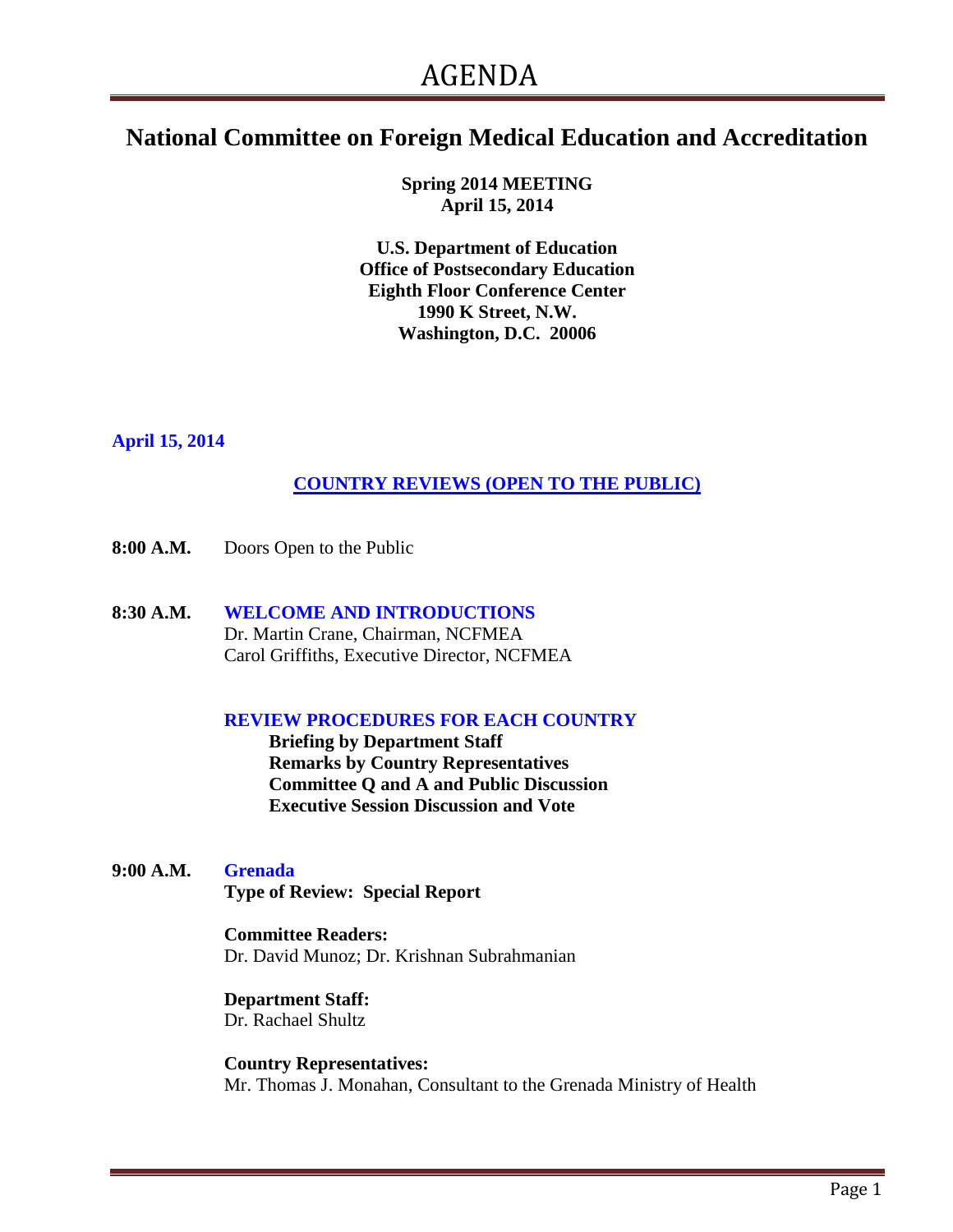## **9:45 A.M**. **Mexico**

 **Type of Review: Redetermination/Special Report**

#### **Committee Readers:**

Dr. Deborah Powell; Dr. David Munoz

# **Department Staff:**

Mr. Chuck Mula

#### **Country Representative:**

 Dra. Irene Durante Montiel, Counselor, Commission for the Accreditation of Medical Education (COMAEM)

#### **10:30 A.M. BREAK**

#### **10:45 A.M. Pakistan Type of Review: Special Report**

#### **Committee Readers:**

Dr. Alice Coombs; Dr. Andrea Reid

#### **Department Staff:**

Ms. Elizabeth Daggett

#### **Country Representative:**

Dr. Naqibullah Achakzai, Member Management Committee, Pakistan Medical and Dental Council

#### **11:15 A.M Nevis**

 **Type of Review: Update/Special Report** 

# **Committee Readers:**

Dr. Radheshyam Agrawal; Dr. Deborah Powell

#### **Department Staff:**

Dr. Rachael Shultz

#### **Country Representative:**

Dr. Tony Peacock, Accreditation Commission on Colleges of Medicine (ACCM) Dr. Michael Turner, Accreditation Commission on Colleges of Medicine (ACCM)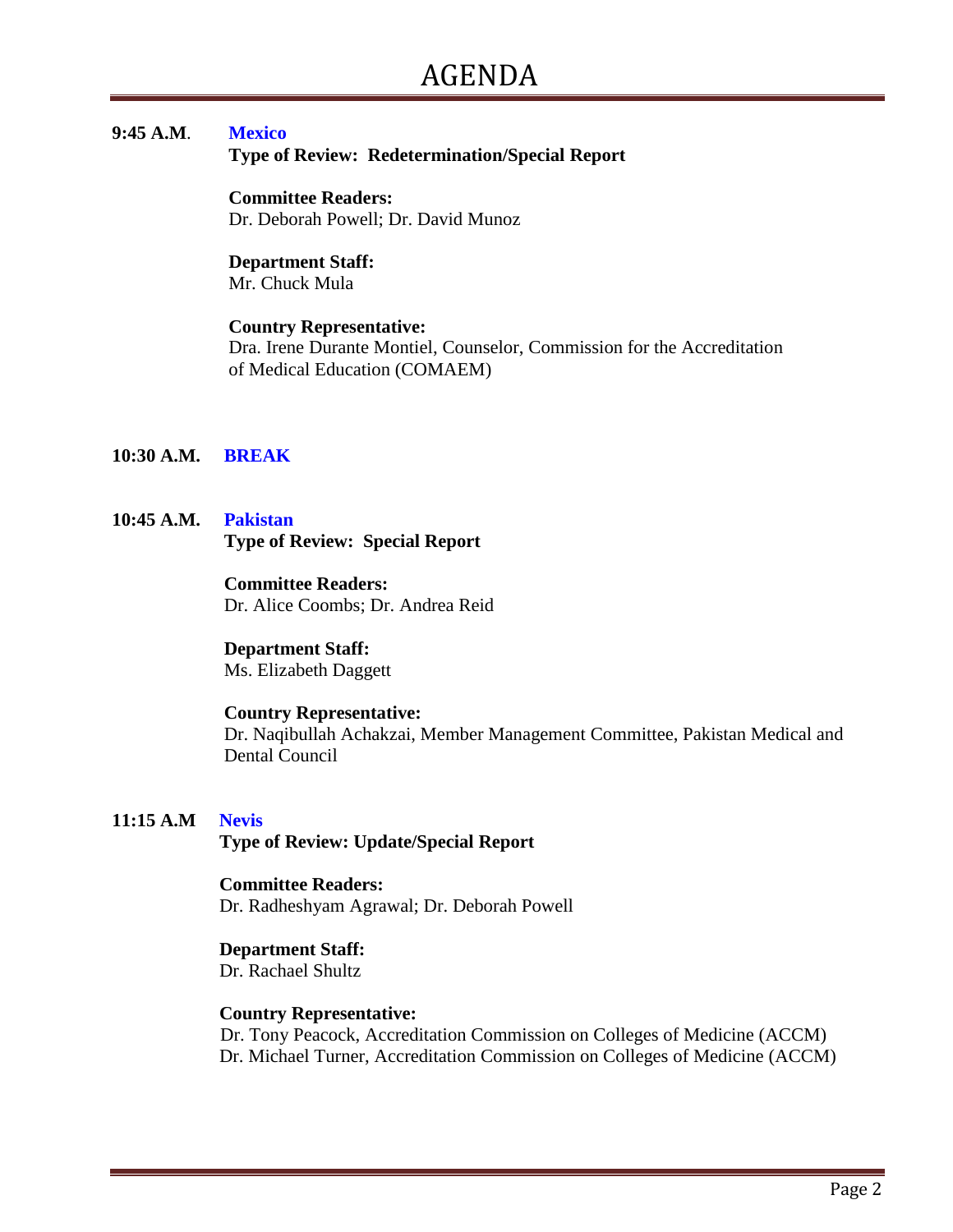# AGENDA

#### **12:00 P.M. LUNCH**

#### **1:15 P.M. Netherlands Type of Review: Redetermination**

 **Committee Readers:** Dr. Krishnan Subrahmanian; Dr. Alice Coombs

 **Department Staff:**

Dr. Jennifer Hong

#### **Country Representative:**

Dr. Harry Hillen, Professor of Internal Medicine, Dean Emeritus, Maastricht University Mr. Paul Zevenbergen, Member of Executive Board, Accreditation Organization of the Netherlands and Flanders (NVAO)

#### **2:00 P.M. BREAK**

#### **2:15 P.M**. **Costa Rica**

 **Type of Review: Determination**

#### **Committee Readers:**

Dr. Andrea Reid; Dr. Radheshynam Agrawal

## **Department Staff:**

Mr. Steve Porcelli

#### **Country Representatives:**

Dr. Maurico Medrano, Legal Director, Ministry of Public Education Dr. Alejandro Cruz, Minister of Science and Technology Dr. Oscar Molina, Representative of Private Universities, Consejo para la Promoción Internacional de la Medicina de Costa Rica PROMED Mr. Erick Marun, Counselor, Embassy of Costa Rico.